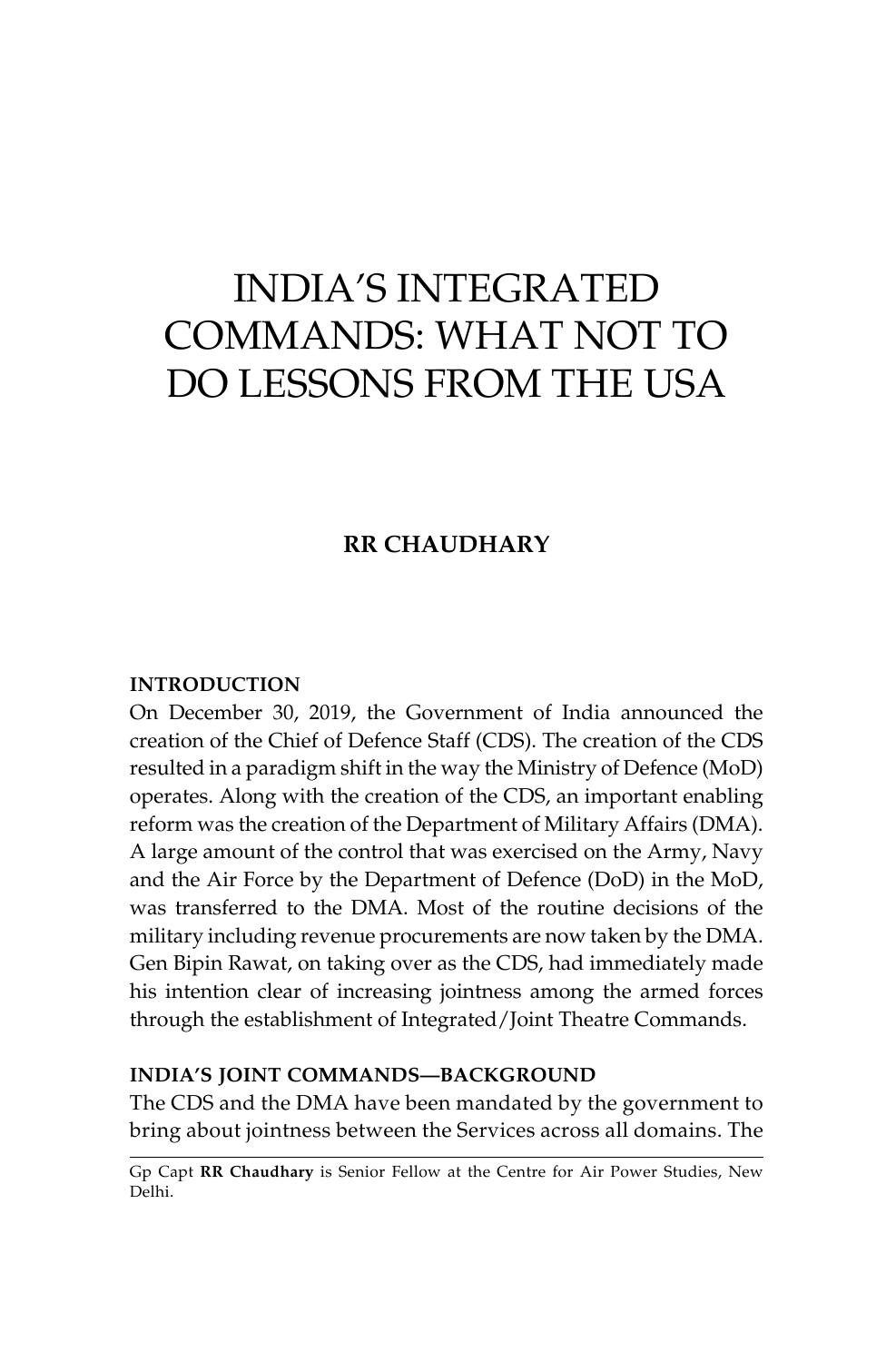aim is to ensure optimum utilisation of resources allotted to the military. The immediate solution that has been found for bringing in jointness among the Services is by creating theatre commands. The CDS has laid out a plan for the creation of theatre commands in a time bound manner. The joint commands to roll out first are the Air Defence Command and the Maritime Command or the Peninsular Command. In addition to these, the proposal is to establish three theatre commands based on geography, which are likely to be Western, Northern and Eastern Theatre Commands. The nomenclature may change. The Indian Air Force has stated that it does not have sufficient assets for distribution among the various theatre commands. It has rightly put forth its apprehensions on the proposed structures, as most of its assets have multiple roles and tying them to only one role will be gross underutilisation of their potential. During war, air assets need to be continuously utilised for operations to derive the maximum benefit from their capability. An air asset not being utilised and on the ground during war would be underutilisation of a national asset. The proposed theatre commands appear to adversely affect the capability of the IAF to fully exploit its potential. The structure of theatre commands should synergise the capabilities of the three Services and integrate them into a powerful punch. While India moves towards creating theatre commands, it will be important to draw lessons from countries like the USA who have operated theatre commands since 1947.

## **The USA Path of Theatre Commands**

The USA Joint Chiefs of Staff (JCS) was first established in 1942 to meet operational requirements that emerged during World War II for coordination with the British Forces. Because of the experiences of the war, when the USA reorganised its forces in 1947 and 1949, it opted for formalising the JCS structure and creation of theatre commands. After the war, the USA chose to retain its forces globally, and hence opting for theatre commands was the best choice for integrating military effort. Moreover it had to segregate resources that it wanted to utilise in different areas. It had adequate resources to utilise in each of these theatre commands.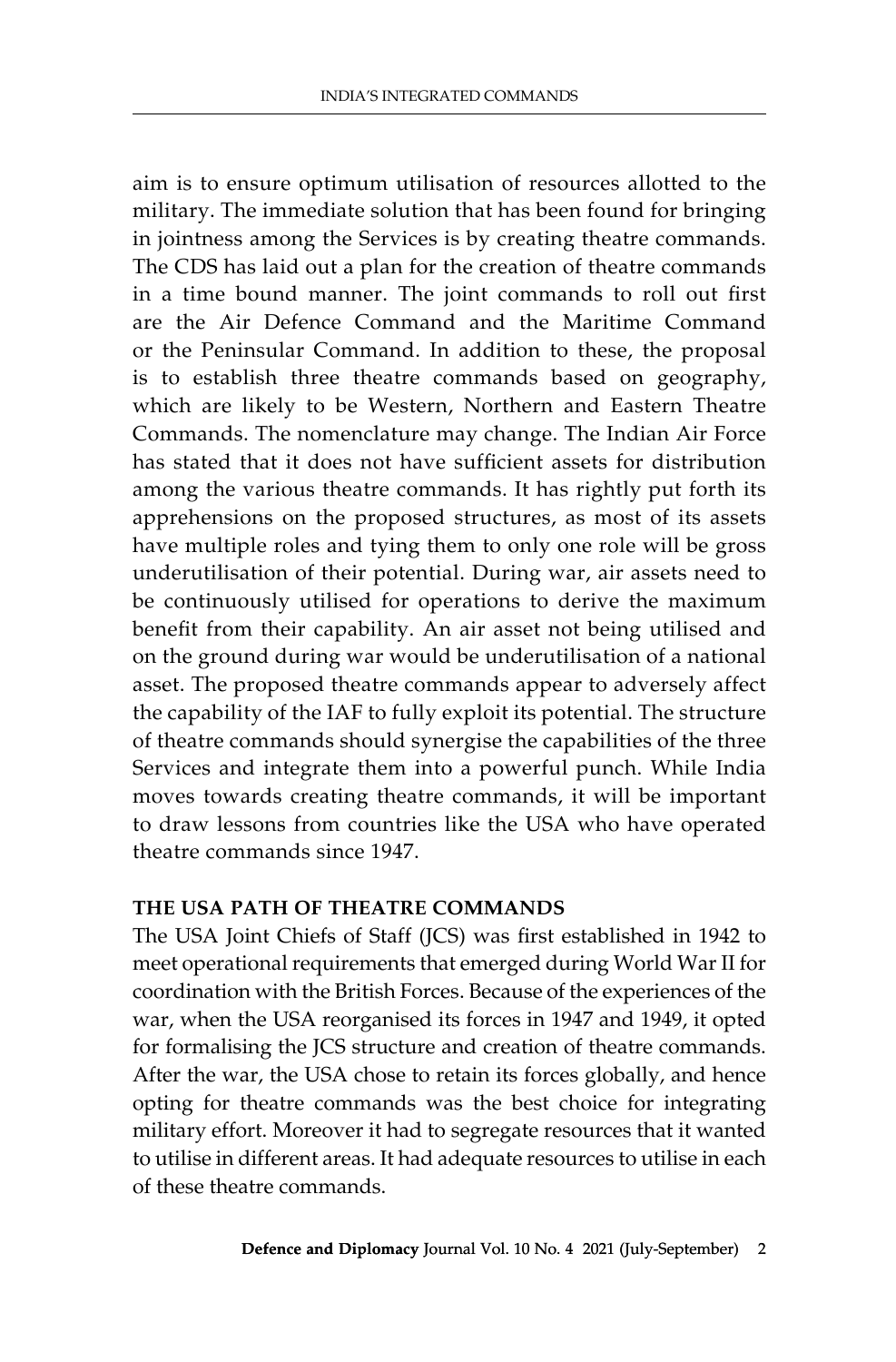The JCS of 1947 was comprised of the Chiefs of Army, Navy and the Air Force. Their task was to "formulate strategic plans, to assign logistic responsibilities to the Services in support thereof, to integrate the military programs, to make recommendations for integration of the military budget, and to provide for the strategic direction of the United States military forces."1 In 1949 the post of Chairman, JCS was created who had no command authority over the other members of the JCS or the Services. The JCS was designated as the principal military advisor to the President, the Secretary of Defence and the National Security Council. The Service Chiefs, apart from being part of the JCS, retained control of their Services. The individual Service was controlled by its specific Military Department, which functioned under a secretary. The theatre commands functioned under the JCS but the responsibility for organising, equipping and training each component of the theatre command was that of the individual Service Chief.2 A similar structure is being proposed in India, wherein the theatre commands are to report to the Chiefs of Staff Committee (COSC) headed by the CDS, whereas the responsibility of equipping, organising and training will remain with the Service Chiefs.

The USA again changed its chain of command of the theatre commands in 1953, the theatre commands started reporting to the Military Departments of individual Services. Thus, a single military service headquarters, under its secretary, becomes responsible for an integrated theatre command. This structure was again changed in 1958 and the Military Departments were removed from the chain of command of the theatre commands. The JCS was again brought in and the theatre commands reported to the Secretary of Defence through the JCS. The JCS had its own staff and was responsible for strategic plans and strategic directions for the military.<sup>3</sup> In 1978 the Commandant of Marine Corps also became part of the JCS. Thus, the USA followed a dual structure, one for operations and the other for organising and training individual Service Components of the theatre commands. India intends to follow a similar dual structure. The JCS functioned on

<sup>1.</sup> Joint History Office, Office of the Chairman of the Joint Chiefs of Staff, *Organisational Development of the Joint Chiefs of Staff 1942-2013*, April 2013, p. 16.

<sup>2.</sup> Ibid., p. 22.

<sup>3.</sup> Ibid., pp. 29-43.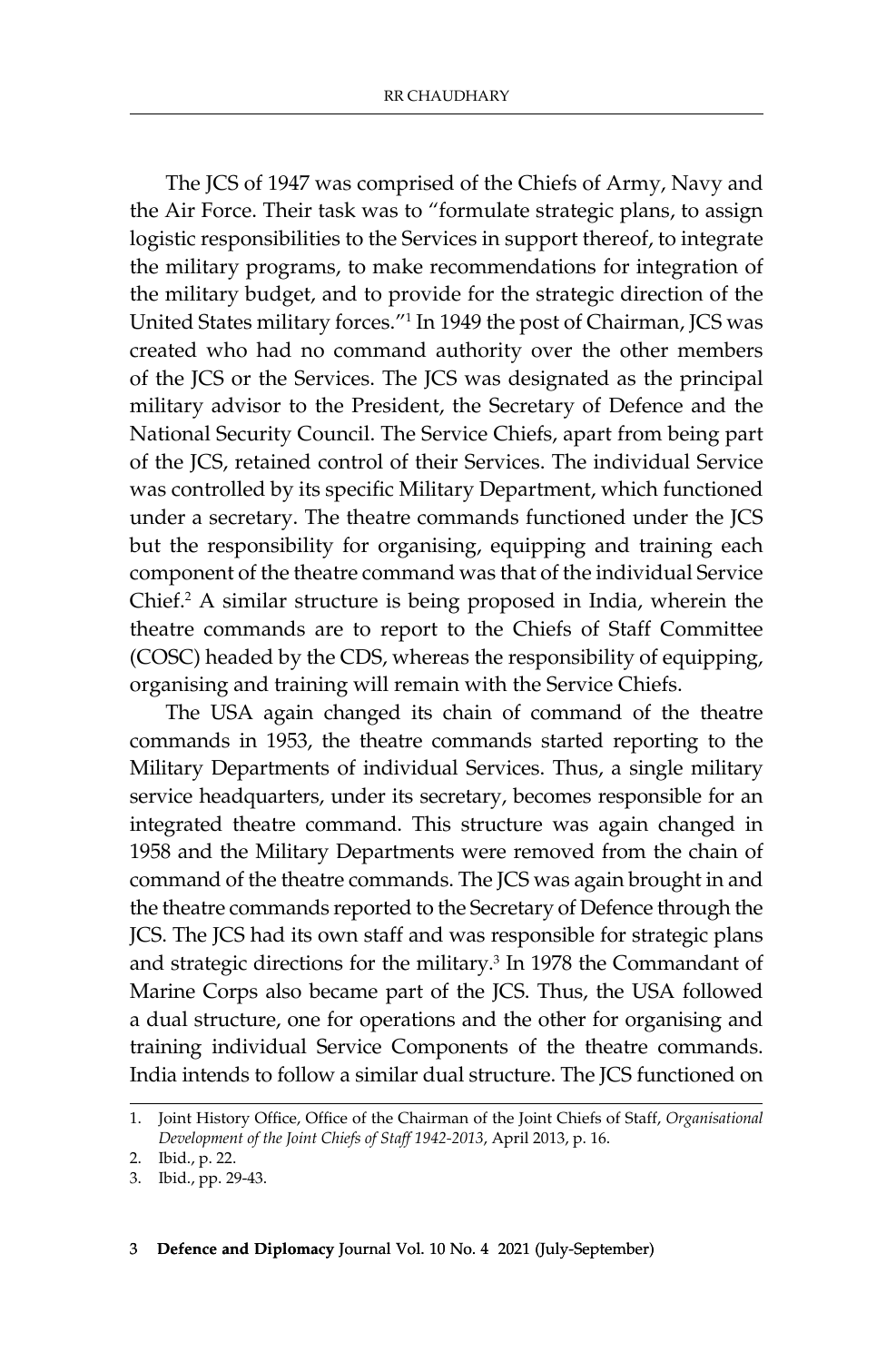the concept of 'minimum common denominator', i.e., only that advice of the JCS was put forth to the Secretary of Defence on which all the members of the JCS agreed. This led to inadequate advice being put forward, the "tough issues were put under the carpet".4 These issues were addressed by the Goldwater-Nichols Act of 1986.

#### **Chinks in the Armour**

In 1980, the USA mounted Operation 'Eagle Claw' to extricate American hostages from Tehran. The operation was a failure. The main reason identified for the failure was the inability of the Services to function together effectively. The NSA testified before a Senate Committee that individual service interests overshadowed military actions and hampered joint mission requirements.5 During the Grenada operations of 1983, units from different Services were not able to communicate efficiently with each other, hampering effective operations. Analyses found that it happened because of the inability of the Services to formulate and execute joint equipment and communication capability.<sup>6</sup> In October 1983, terrorists bombed Marine barracks in Beirut, Lebanon. Analysis of the incident revealed that the theatre commander had limited authority over the troops under his command during peacetime to improve their standards, as individual Services were responsible for maintenance and training of individual Service components. This led to the individual Service playing a more direct role even during operations as the Component Commander of each Service often prioritised instructions from his own Service over that of the Theatre Commander.<sup>7</sup> These shortcomings were addressed by the Goldwater-Nichols Act.

### **Goldwater-Nichols Act of 1986**

A few of the objectives that the Act sought to achieve are as follows:<sup>8</sup>

• Clearly outline the chain of command of the commanders of the

<sup>4.</sup> Steven L. Rearden, *Council of War: A History of the Joint Chiefs of Staff 1942-1991* (Washington, D.C.: NDU Press, 2012), p. 450.

<sup>5.</sup> Kathleen J. McInnis, Congressional Research Service, *Goldwater-Nichols at 30: Defence Reforms and Issues for Congress*, June 2, 2016, p. 3, at https://fas.org/sgp/crs/natsec/ R44474.pdf. Accessed on May 20, 2021.

<sup>6.</sup> Ibid., p. 4.

<sup>7.</sup> Ibid., p. 5.

<sup>8.</sup> Ibid., pp. 6-7.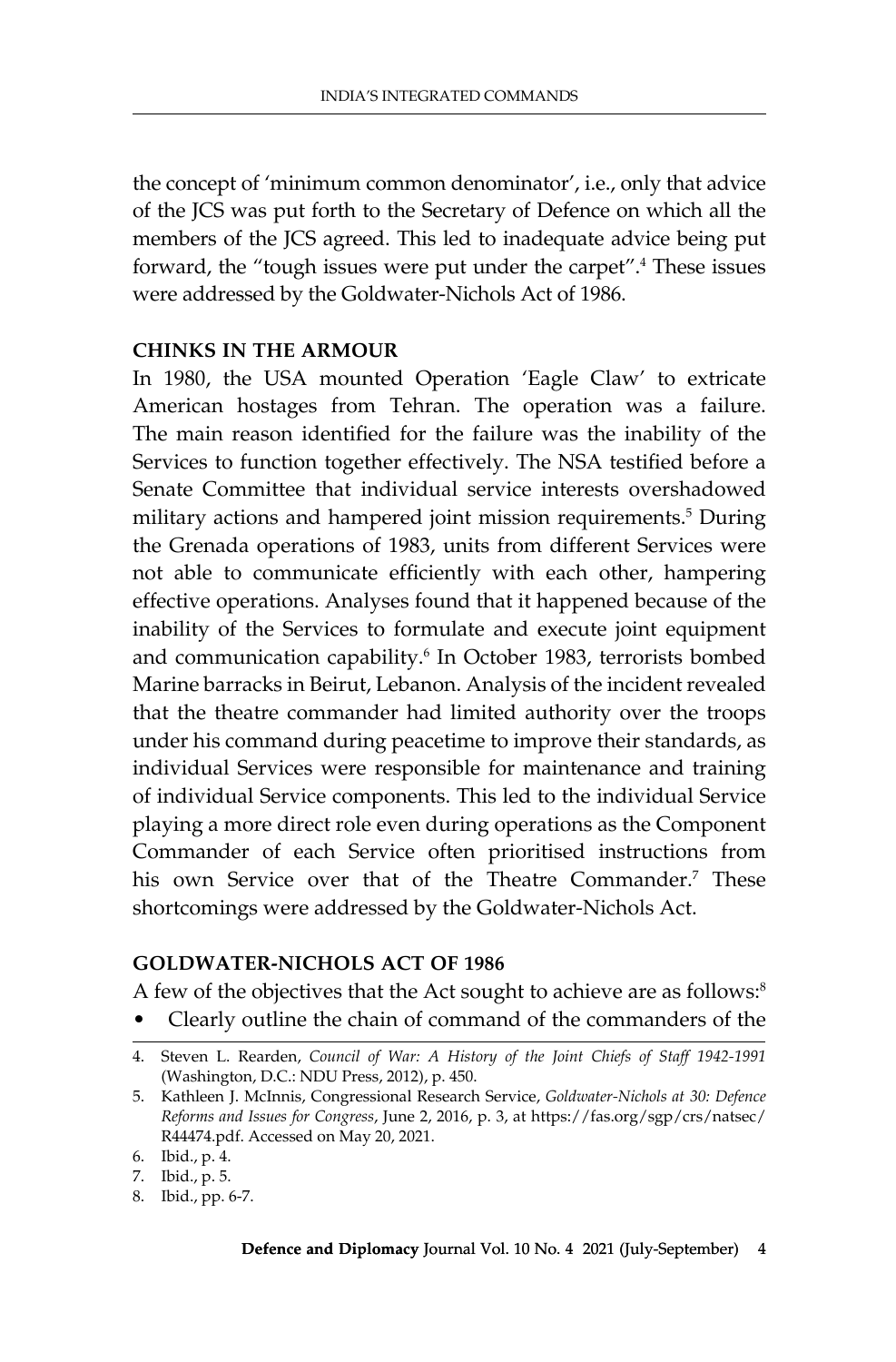unified commands, from them to Secretary of Defence and then to the President.

- Completely isolate the Service Chiefs from the chain of command for military operations.
- Responsibility for mission accomplishment was to be of the commander of the unified commands. His authority was to be correspondingly increased to enable him to fulfil his responsibility.
- Elevate the Chairman, JCS above the other Service Chiefs in the JCS and make him the single point of military advice to the Secretary of Defence and the President.
- Separate budget proposals for activities of each unified combatant command were to be earmarked in the annual budget of the Department of Defence.<sup>9</sup>

In the run-up to the Act, David Jones, Chairman, JCS had testified: "It is not sufficient to just have resources, dollars and weapon systems; we must also have an organization which will allow us to develop the proper strategy, necessary planning, and the full warfighting capability. ... We do not have an adequate organizational structure today."10 It was a telling comment by the Chairman, JCS, on jointness and integration between various components of the US military, 37 years after the establishment of unified combatant commands. The primary objective of the Goldwater-Nichols Act was to improve interoperability and jointness between the various components of the military.

# **Lessons for India**

India needs to improve the existing jointness and integration between the Services in all domains so that it better synergises utilisation of resources. This goal is being sought to be achieved by theatre commands. According to media reports, the Theatre Commanders are likely to report directly to the Chiefs of Staff Committee (COSC).

The USA followed its own path of defence reforms based on its requirements. It went on to create theatre commands and JCS

<sup>9.</sup> US Congress Legislation, 99th Congress H. R. 3622, Summary, "Goldwater-Nichols Department of Defense Reorganisation Act of 1986", at https://www.congress.gov/ bill/99th-congress/house-bill/3622. Accessed on August 13, 2021.

<sup>10.</sup> Kathleen J. McInnis, n. 5, p. 6.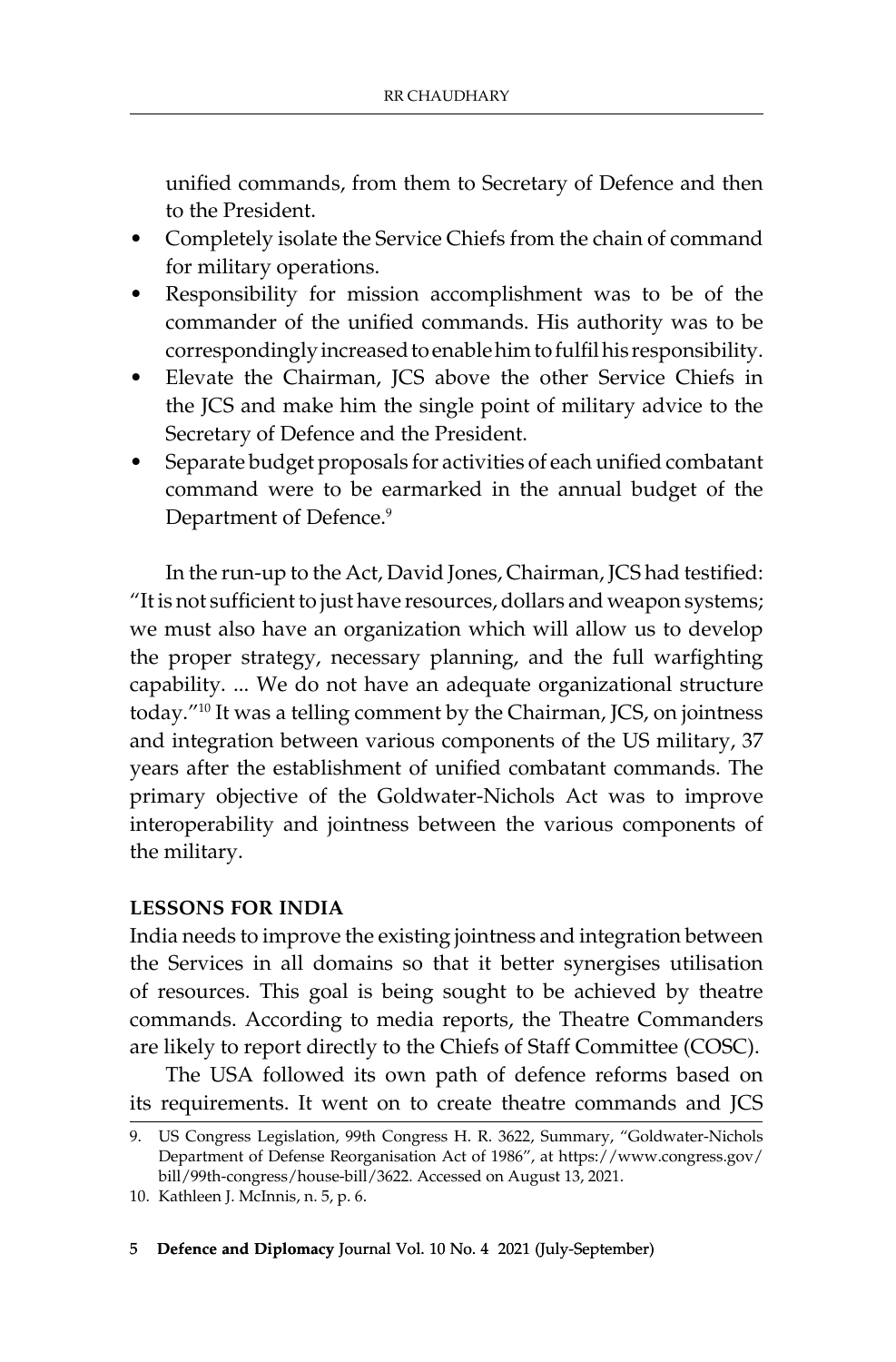structures as early as 1947. However, it realised that even in 1980, which is 33 years after it established theatre commands, it had not been able to achieve jointness or integration between the three Services. The USA did not intend to create jointness between the three Services by creating theatre commands. Theatre Commands were created because the US military needed to operate independent militaries in various parts of the globe. Jointness or integration between the Services were enablers for the theatre commands to function more effectively. The USA met its own requirements of jointness and integration by the Goldwater-Nichols Act by making the Chairman, JCS and the Theatre Commanders very powerful. It completely isolated the Service Chiefs from operations to meet its requirements of command and control of the theatre commands. The USA did not have a shortage of resources. It earmarked separate budgets for each unified combatant command, something that India can ill afford to do. India needs to integrate its defence spending and capability creation in order to prevent duplication of effort and wastage of precious national resources.

Theatre Commands were not created to ensure jointness; jointness and integration did not happen even 37 years after the creation of theatre commands. Therefore, creating theatre commands in India with the aim of bringing in jointness would be ignoring the lessons that the US defence reforms teaches, which is jointness and integration of Services is not the same as establishing theatre commands. Creating theatre commands and placing them under the COSC in India would be akin to following the path that the USA took in 1959, which led to decisions being taken with a common minimum denominator and tough issues being pushed under the carpet. Theatre command can be the after-effect of jointness and integration between the Services. Jointness cannot be the raison d'être for theatre commands. The reasons being propounded in the media that other countries have theatre commands, so India should have it are preposterous. Theatre commands should be created, but there are many other milestones that need to be achieved before it is done and these have been clearly articulated by the government in the responsibilities that it has set for the CDS and DMA.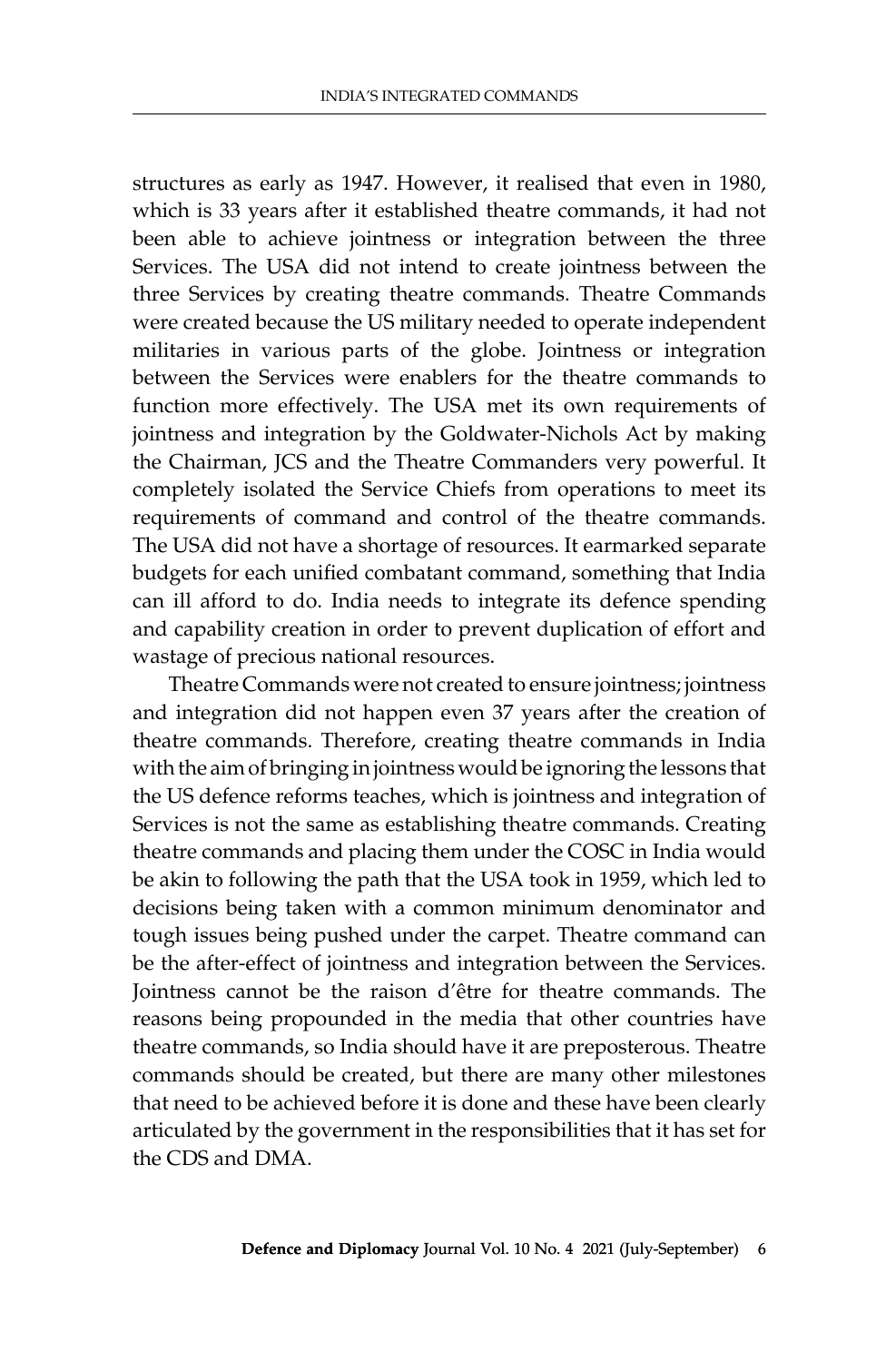The theatre commands being proposed in India, namely, Air Defence Command, Peninsular Command and the three land-based theatre commands are such that in a war none of them would be able to operate independently of each other. Air Defence Command will always be functional in all operations and will have to work in extreme coordination with all other theatre commands. This is against the principle of singularity of command in a theatre which is one of the important lessons from the USA and which led to the Goldwater-Nichols Act strengthening the mandate of the Theatre Commander over his forces. Each of the theatre commands of India would be woefully deficient in air assets for not only combat but also airlift. In the present stand-off in Ladakh the entire airlift capability of the IAF had to be utilised. The proposed theatre commands of India will neither have the functional capability nor the assets to operate independently in war. Therefore, in India's context, the theatre commands are not likely to bring major changes in operations. Service Chiefs and component commanders would be involved in operations, effectively diluting the command authority of the theatre commander. It is a what-not-to-do lesson from the USA experience. In the Indian context, due to the paucity of assets the Service Chiefs cannot be kept out of operations.

India would need to utilise most of its resources in a future war. It presently does not have adequate resources to meet the modernisation requirements of its military. This warrants optimum utilisation of resources. Therefore, capability build-up and military strategy would need to be completely integrated. This can flow from the CDS and the COSC. An IAF squadron, an Army Battalion or a Naval asset would always seek to achieve its task in the way it has trained for it. They are a weapon system for the nation. What is important is that this task for the fighting unit needs to be set with an integrated approach to war and operational objectives. In the present context, Indian military during war would be directed at the national level with the CDS and the COSC completely involved, thereby making the nation function as one theatre. Military strategy and military objectives and further going down to operational objectives would need to be set by the CDS and the COSC in synchronisation with national security objectives. The CDS and the COSC would also need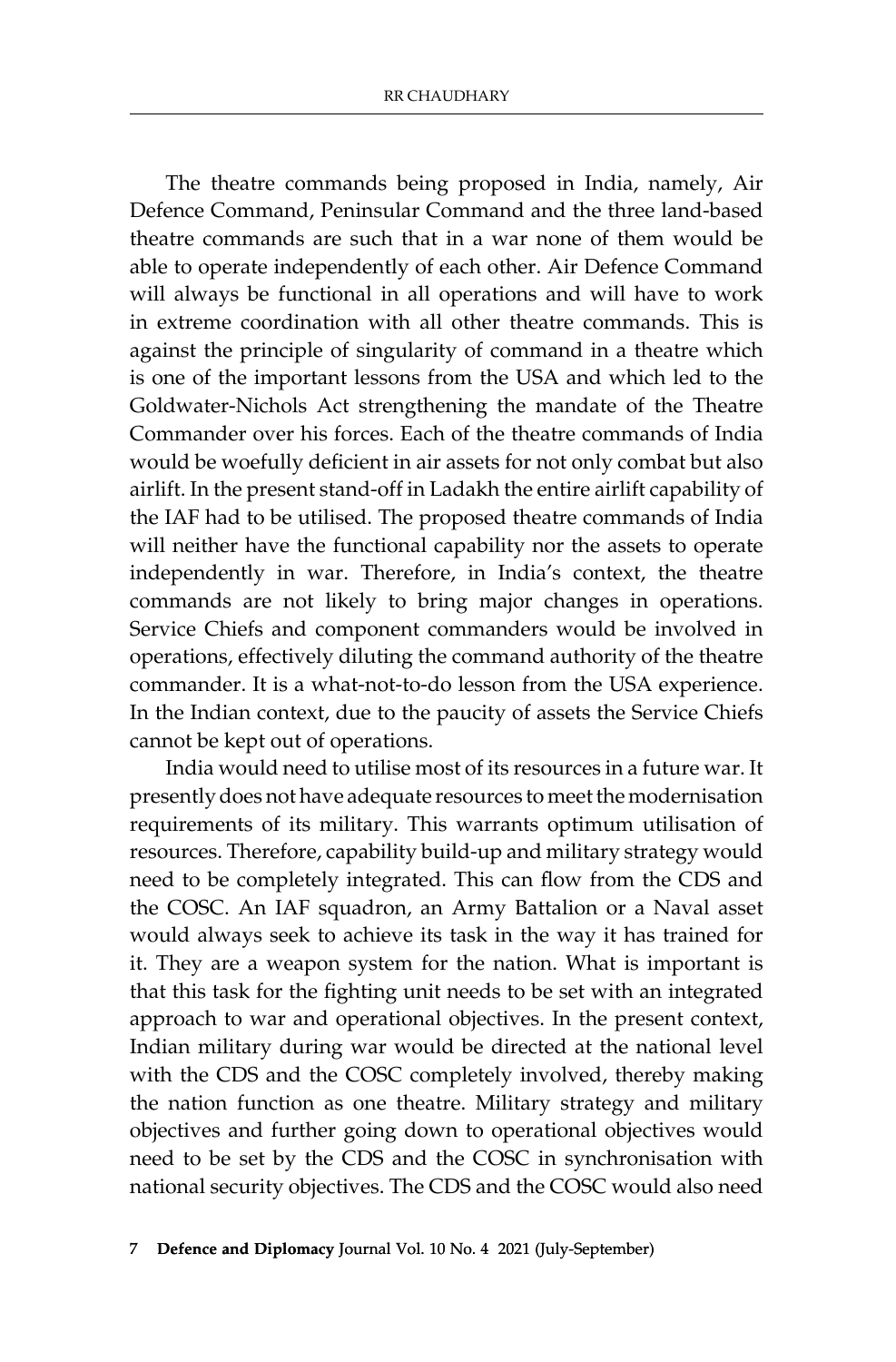to ensure that each Service is capable of achieving the objectives set for it by them. Capability build-up cannot be the sole responsibility of individual Services without having adequate resources for it. The theatre commands that are being proposed do not synchronise with India's current requirements. Reorganising the entire military is a major change and it needs to be ensured that it is a synergistic step which increases the power when combined and not diminishes it.

# **India's Needs Are Different**

The two biggest examples of theatre commands are the US and China. There is a minimal conventional military threat to the mainland of the US. Its theatre commands are therefore designed to ensure the protection of US interests across the globe and it has enough assets to earmark them for its various theatres, which were created based on its experiences in World War II. In the case of China, a system similar to theatre commands already existed in the form of Military Regions. It has consolidated and modified its previous system into a new system. Its seven Military Regions have been reorganised into five theatre commands. It has also created various new structures to better synergise its forces. But there is no radical change from what existed before. China's Western Theatre Command, with some help from its Central Theatre Command, has comparable assets to India. During a war with China, India will have to pitch in all its resources against China's Western Theatre Command. Can India, then, afford to divide its resources into a theatre command focused only on China? It can't. Against China, entire India will need to function as a single theatre. India's security needs are different. Since ancient times it has never had hegemonistic ambitions. However, it faces grave threats from Chinese hegemony and Pakistan's belligerence. It needs to consolidate its entire power in one strong punch to hit wherever and whenever required.

In both the US and China, the theatre commands report directly to the national leadership. In the US it is the Secretary of Defence similar to India's Defence Minister, and in the case of China, it is the Central Military Commission (CMC) which is the highest military body of the Communist Party of China (CPC). This is because the theatre commands are capable of fulfilling their mandate with almost